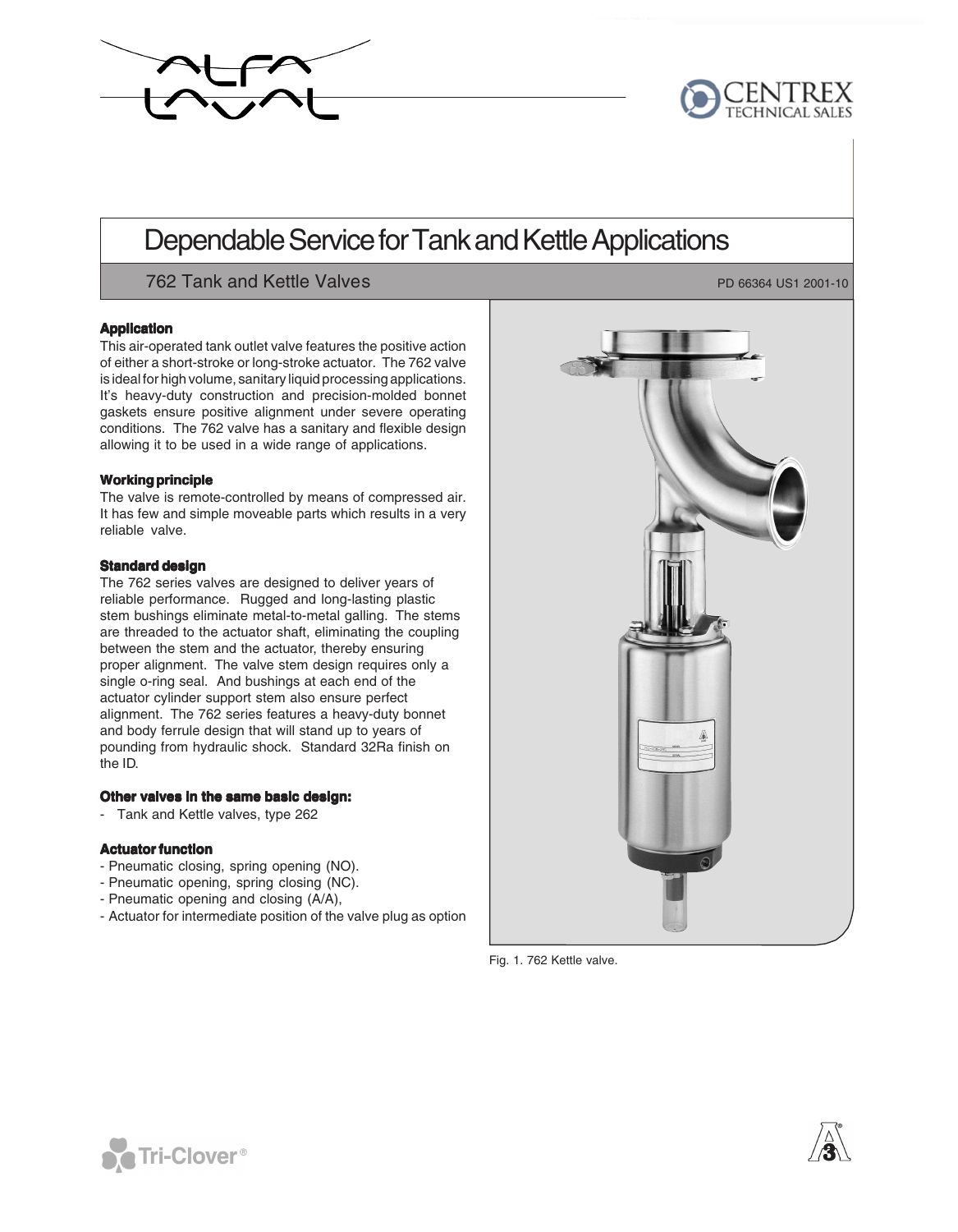#### **Dimensions**





Clamp Mount<br>
(762-31 Shown) (762-33 Shown)

(762-31 Shown) (762-33 Shown)

#### **Elbow Kettle Valves (Clamp Mount)**

|                      | 762-21 & 762-31 90° Elbow |       |      |       |      |       |       | 762-35 45° Elbow |      |       |              |       |
|----------------------|---------------------------|-------|------|-------|------|-------|-------|------------------|------|-------|--------------|-------|
| Valve Size           | $A^*$                     |       | B    |       |      | C     |       | $A^*$            |      | B     |              | C     |
| (Tube OD)            | in                        | mm    | in   | mm    | in   | mm    | in    | mm               | in   | mm    | $\mathsf{I}$ | mm    |
| 2-inch               | 21                        | 22.5  | 3.69 | 94.0  | 3.50 | 89.0  | 21    | 533.0            | 5.6  | 129.0 | 3.13         | 79.0  |
| $2\frac{1}{2}$ -inch | 21.69                     | 551.0 | 4.44 | 113.0 | 4.25 | 108.0 | 21.69 | 551.0            | 5.94 | 151.0 | 3.88         | 98.0  |
| 3-inch               | 22.19                     | 564.0 | 5.19 | 132.0 | 5    | 127.0 | 22.19 | 564.0            |      | 178.0 | 450          | 114.0 |
| 4-inch               | 23.75                     | 603.0 | 6.00 | 175.0 | 6.50 | 175.0 | 23.75 | 603.0            | 9.38 | 238.0 | 6            | 152.0 |

\* For Control Housing, add 3/4" (19mm) to dimension A.

1" (25.4mm) clearance required for removal.

#### **Elbow Kettle Valves (Flange Mount)**

|                      | 762-29 90° Elbow |        |      |        |      |        |       | 762-33 45° Elbow |      |        |      |        |
|----------------------|------------------|--------|------|--------|------|--------|-------|------------------|------|--------|------|--------|
| Valve Size           | $A^*$            |        | B    |        |      | C      |       | $A^*$            |      | B      | С    |        |
| (Tube OD)            | in               | mm     | in   | mm     | in   | mm     | in    | mm               | in   | mm     | in   | mm     |
| $2$ -inch            | 21.00            | 533.00 | 3.69 | 94.00  | 3.50 | 89.00  | 21.00 | 533,00           | 5.06 | 129.00 | 3.13 | 79.00  |
| $2\frac{1}{2}$ -inch | 21.69            | 551.00 | 4.44 | 113.00 | 4.25 | 108.00 | 21.69 | 551.00           | 5.94 | 151.00 | 3.88 | 98.00  |
| 3-inch               | 22.19            | 568,00 | 5.19 | 132,00 | 5.00 | 127.00 | 22.38 | 568,00           | 7.00 | 178.00 | 450  | 114.00 |
| 4-inch               | 23.75            | 603.00 | 6.88 | 175.00 | 6.50 | 175.00 | 23.75 | 603.00           | 9.38 | 238.00 | 6.50 | 165.00 |

\* For Control Housing, add 3/4" (19mm) to dimension A. 1" (25.4mm) clearance required for removal.

Elbow Kettle Valves are normally-closed, air-to-open — spring-to-close.

Note! Extreme caution should be used when welding ferrules or flanges to kettles to prevent distortion.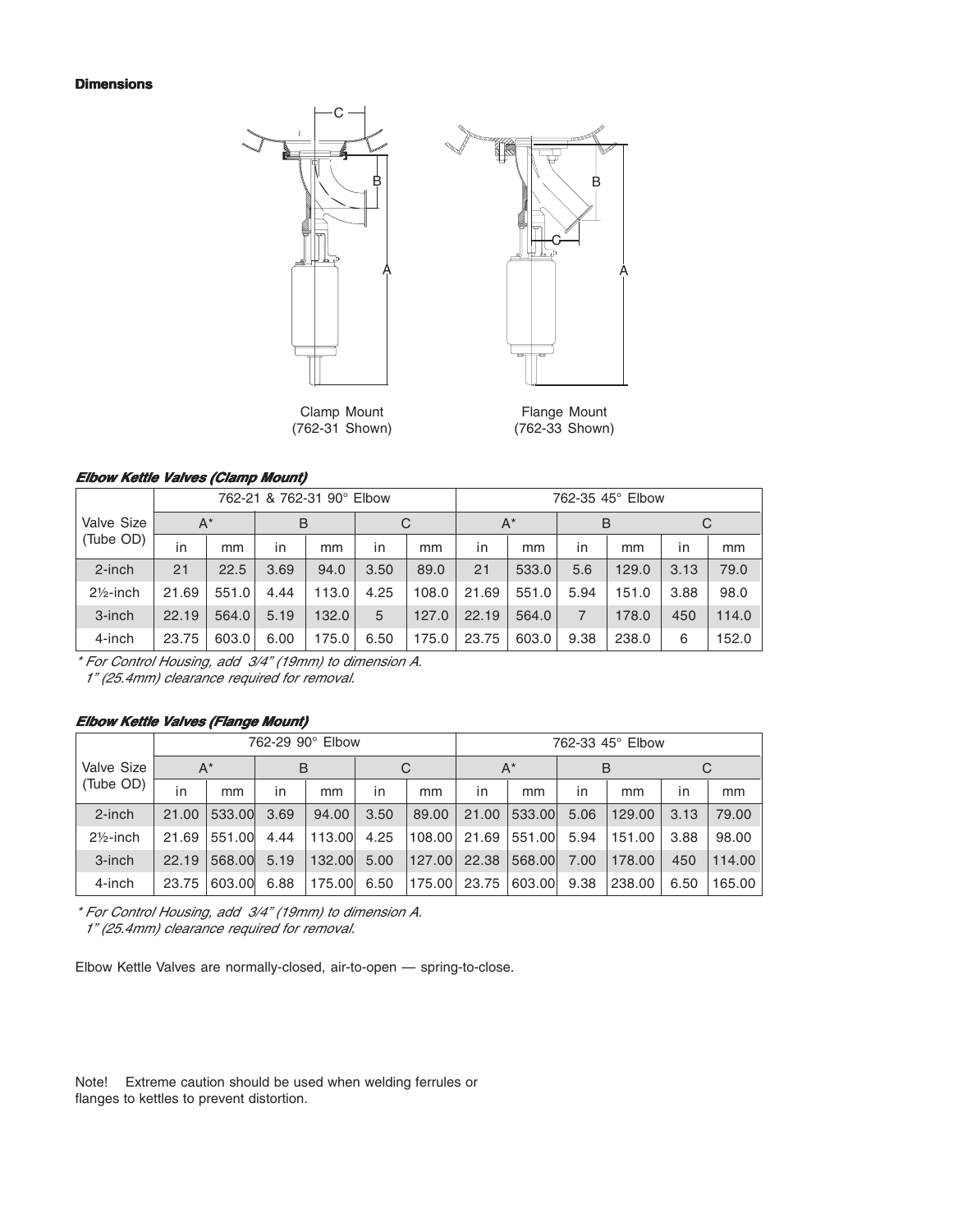#### **Dimensions**

#### **TeeType and Cross BodyTangential OutletValves**



762-51, Cross Body

762-50, Left Hand Outlet 90° 762-52, Cross Body

Note! To determine whether a valve is right or left hand outlet, view valve from actuator end.

| Valve Size           |                     |        |       |             |      | B      |      |        |              | D      |  |
|----------------------|---------------------|--------|-------|-------------|------|--------|------|--------|--------------|--------|--|
| (Tube OD)            | <b>Short Stroke</b> |        |       | Long Stroke |      |        |      |        |              |        |  |
|                      | in                  | mm     | in    | mm          | in   | mm     | in   | mm     | $\mathsf{I}$ | mm     |  |
| $2$ -inch            | 16.31               | 414.00 | 20.25 | 514.00      | 2.63 | 67.00  | 3.50 | 89.00  | 0.50         | 13.00  |  |
| $2\frac{1}{2}$ -inch | 17.00               | 432.00 | 21.00 | 533.00      | 3.06 | 78.00  | 3.50 | 89.00  | 0.75         | 19.00  |  |
| 3-inch               | 17.56               | 446.00 | 21.56 | 548.00      | 3.38 | 89.00  | 3.75 | 95.00  | 0.75         | 19.00  |  |
| 4-inch               | ΝA                  | ΝA     | 34.56 | 878.00      | 6.25 | 159.00 | 6.25 | 159.00 | 0.50         | 113.00 |  |

\*Control Housing: add 3/4" (19mm) to dimension A.

1" (25.4mm) clearance required for removal.



90° Elbow, Offset Front Outlet Valves No. 762-57, Right Hand (shown) No. 762-58, Left Hand (Outlet is horizontal)

| Valve Size<br>(Tube OD) |       | С      | D    |        |  |
|-------------------------|-------|--------|------|--------|--|
|                         | in    | mm     | in   | mm     |  |
| $2$ -inch               | 21.00 | 533.00 | 3.69 | 94.00  |  |
| $2\frac{1}{2}$ -inch    | 21.69 | 551.00 | 4.44 | 113.00 |  |
| $3$ -inch               | 22.38 | 568.00 | 5.19 | 132.00 |  |
| 4-inch                  | 23.75 | 603.00 | 6.88 | 175.00 |  |

\*Control Housing: add 3/4" (19mm) to dimension A. 1" (25.4mm) clearance required for removal.

- Note! To determine whether a valve is right or left hand outlet, view valve from actuator end.
- Note! Extreme caution should be used when welding ferrules or flanges to tanks to prevent distortion.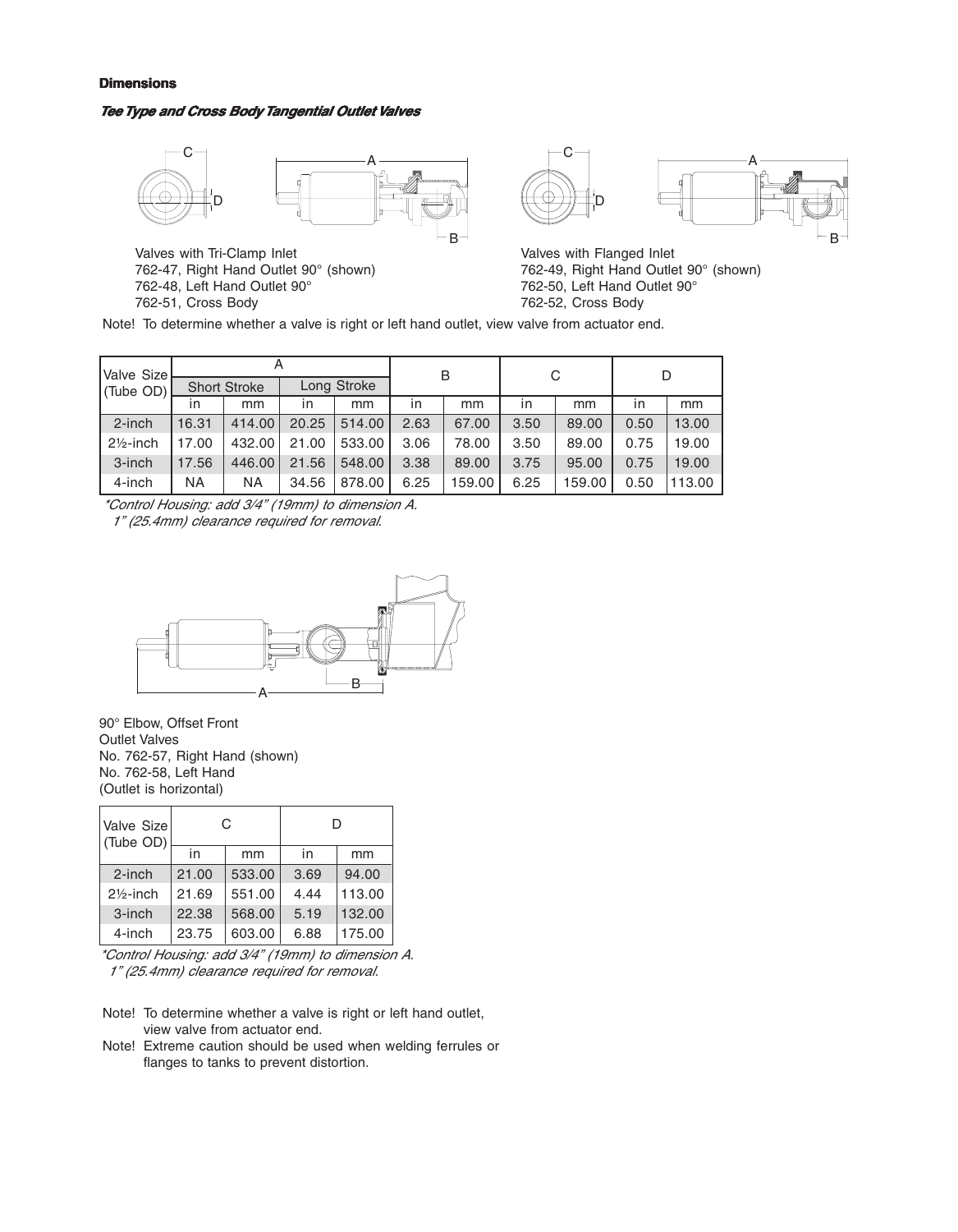# **Flange Bolt Hole Dimensions**



2 hole flange for 2" (51mm) valves



4 hole flange for 2½" (63.5mm), 3" (76mm) and 4" (102mm) valves

| Valve Size<br>(Tube OD) |      |        |           | Е     | E1   |           |      |           |              | G     |
|-------------------------|------|--------|-----------|-------|------|-----------|------|-----------|--------------|-------|
|                         | in   | mm     | ın        | mm    | in   | mm        | in   | mm        | $\mathsf{I}$ | mm    |
| $2$ -inch               | 4.25 | 108.00 | <b>NA</b> | NA    | NA   | <b>NA</b> | ΝA   | <b>NA</b> | 0.50         | 14.00 |
| $2\frac{1}{2}$ -inch    | 5.25 | 133.50 | 1.31      | 33.50 | 1.50 | 38.00     | 5.00 | 127.00    | 0.56         | 14.00 |
| 3-inch                  | 6.63 | 168,00 | 1.74      | 44.50 | 1.75 | 44.50     | 5.63 | 143.00    | 0.69         | 14.00 |
| 4-inch                  | 8.63 | 219.00 | 2.94      | 75.00 | 2.94 | 75.00     | 7.50 | 190.50    | 0.81         | 17.50 |

# **Ferrule Part Numbers**

| Valve Model<br>Ferrule |               | Valve Only-Less Ferrule |
|------------------------|---------------|-------------------------|
| 762-21-Size            | $32 - 82 - 3$ | 762-20-2" & 2.5"        |
|                        | $32 - 82 - 4$ | 762-20-3" & 4"          |
| 762-31-Size            | $32 - 84 - 3$ | 762-20-2" & 2.5"        |
|                        | 32-84-4       | 762-20-3" & 4"          |
| 762-29-Size            | 32-121        | 762-28-2" & 2.5" & 3"   |
|                        | $32 - 180$    | 762-28-4"               |
| 762-57-Size            | 32-154        | 762-55-2" & 2.5"        |
|                        | 32-595        | 762-55-3" & 4"          |
| 762-58-Size            | 32-154        | 762-56-2" & 2.5"        |
|                        | 32-595        | 762-56-3" & 4"          |
| 762-35-Size            | 32-84-3       | 762-24-2" & 2.5"        |
|                        | 32-84-4       | 762-24-3" & 4"          |
| 762-33-Size            | 32-121        | 762-32-2" & 2.5" & 3"   |
|                        | $32 - 180$    | 762-32-4"               |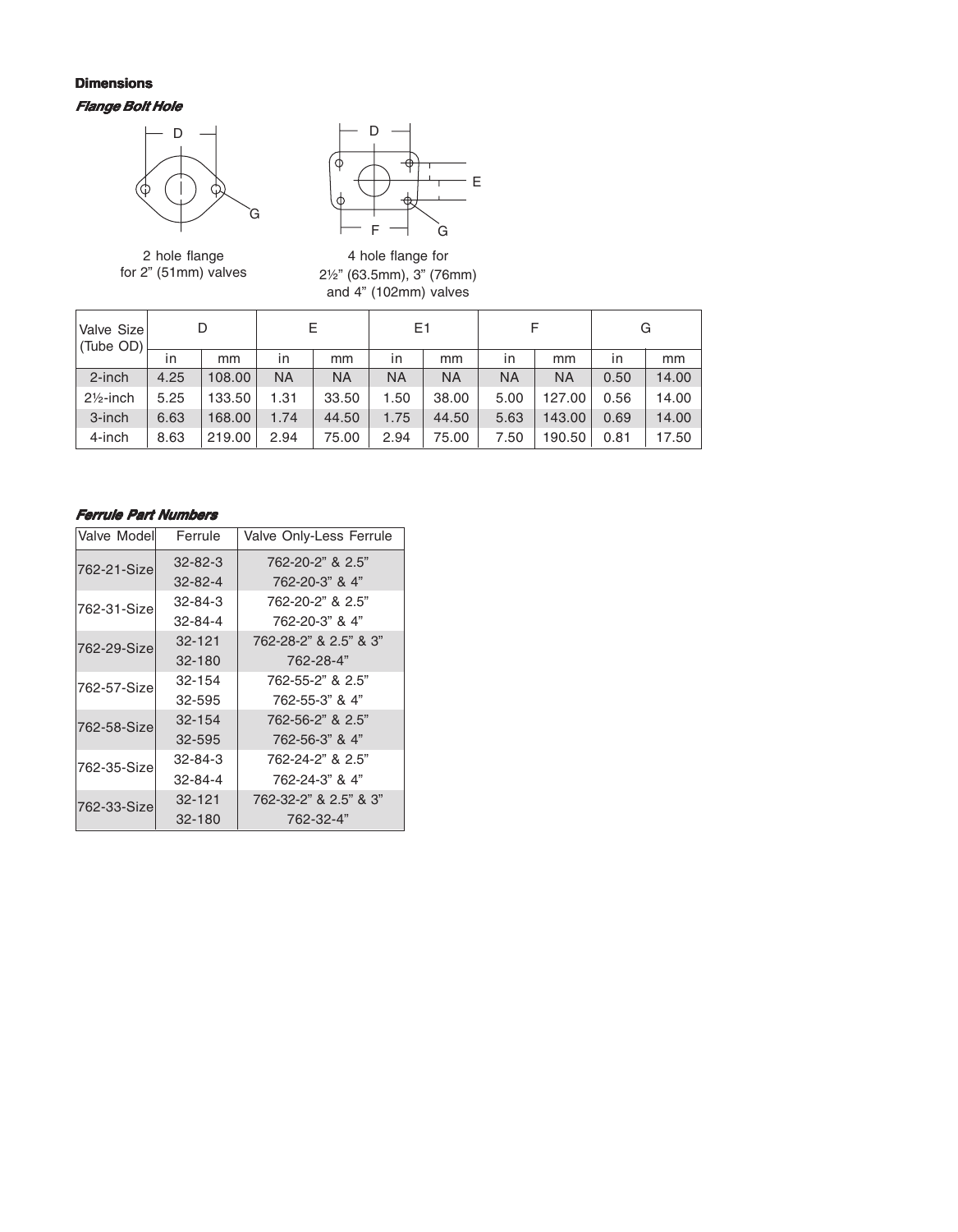#### **Dimensions Tank Pods for Kettle Valves**





#### **Sizes 32-82 and 32-84**

| Valve Size | A    |      | ו ו  |      |
|------------|------|------|------|------|
|            | ın   | ın   | ın   | in   |
| 3-inch     | 4.20 | 3.31 | 4.25 | 4.50 |
| 4-inch     | 5.87 | 4.84 | 5.78 | 6.00 |



1/2 - 13NC - 2 stud 1<sup>7</sup> /8 LG - 4 studs equally spaced on BC









32-180



32-595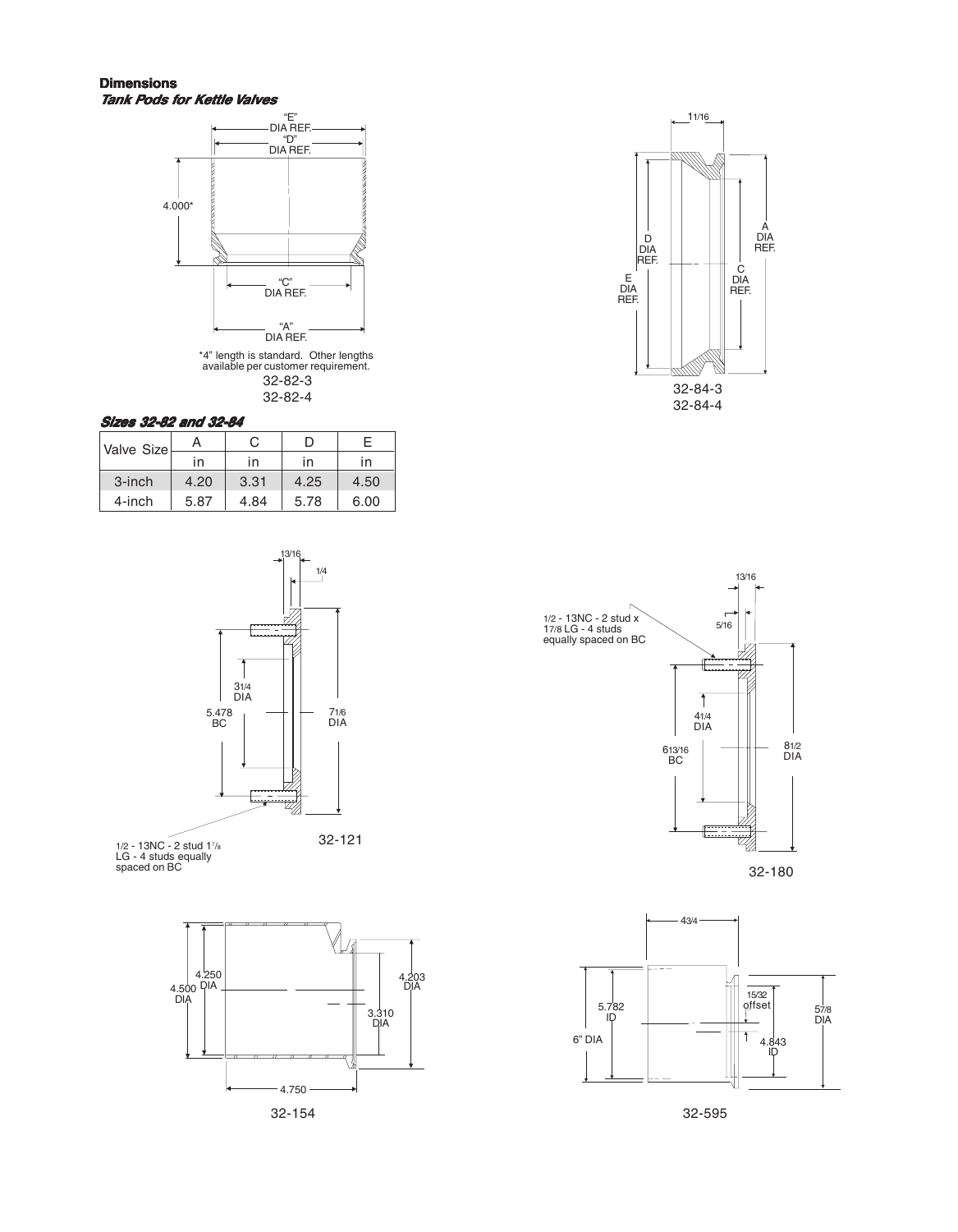#### **Actuators**

# **Type <sup>20</sup> (Normally-Closed)**

Shut-off valve holding pressures (Standard)\*\*

|                      | Short Stroke Actuator (Standard*) |        |               |           | Long Stroke Actuator (Standard*) |               |
|----------------------|-----------------------------------|--------|---------------|-----------|----------------------------------|---------------|
| <b>Size</b>          | Elastomer                         | "TR"   | Stroke Length | Elastomer | "TR"                             | Stroke Length |
| $2$ -inch            | 90 psi                            | 90 psi |               | 90 psi    | 90 psi                           | 2"            |
| $2\frac{1}{2}$ -inch | 55 psi                            | 55 psi | -1 "          | 60 psi    | 55 psi                           | 2"            |
| 3-inch               | 40 psi                            | 40 psi | 1"            | 32 psi    | 25 psi                           | 2"            |
| 4-inch               | 65 psi                            | 65 psi | 2"            | 45 psi    | 40 psi                           | 4"            |

\* 4½" diameter actuator is standard on the 1"-3" valves. A 6" diameter actuator is supplied with the 4" valve. The 6" diameter actuator is available, as a heavy duty option, for the 3" valve.

\*\* On a standard actuator it takes 30 psi to offset the spring force when fully extended and 60 psi to fully compress the spring.

#### **Type <sup>20</sup> (Normally-Closed)**

Optional "HP" high pressure actuator. (6" diameter actuator)

|                      | Short Stroke Actuator (Standard*) |        | Long Stroke Actuator (Standard*) |           |           |               |
|----------------------|-----------------------------------|--------|----------------------------------|-----------|-----------|---------------|
| Size                 | Elastomer                         | "TR"   | Stroke Length                    | Elastomer | "TR"      | Stroke Length |
| $2\frac{1}{2}$ -inch | 90 psi                            | 80 psi |                                  | $120$ psi | 110 $psi$ | ייכ           |
| 3-inch               | 70 psi                            | 60 psi |                                  | 80 psi    | 70 psi    | ייפ           |

#### **Actuator Air Supply Specifications**

See chart below for minimum air pressure requirements. Maximum air pressure is 100 psi (normal). Air volume required is identified by the length of the stroke.

| Valve Size                           | Stroke (in.) | Volume (cu. in.) |
|--------------------------------------|--------------|------------------|
| $1\frac{1}{2}$ - 3-inch short stroke |              | 14.80            |
| $1\frac{1}{2}$ - 3-inch long stroke  |              | 29.50            |
| 4-inch short stroke HP               |              | 50.00            |
| 4-inch long stroke HP                |              | 95.00            |

Lubricated air is not required. Filtered air and a pressure regulator valve are required.

#### **Additional Holding Pressure**

Additional air supply must be relieved when product pressure is not present. Failure to do so will result in pressure damage to the seat. When using additional air loading it should exceed the minimum required by no more that 3 to 5 psig.

**Example:** A customer has an application for a 3" valve that is required to hold 70 psi product pressure with an elastomer (Buna). The valve without an air assist will hold 40 psi. An additional holding force to overcome 30 psi (70 psi-40 psi) is needed. Since the ratio is 5:10 (air-to-product pressure ratio) a 15 psi air assist is needed.

Note! Since it takes 60 psi to fully stroke the valve without air assist, it will take 75 psi to open the example. (60 psi+15 psi)

| Air<br>Air<br>Assist<br>(to open)                   | Valve Size           | Air to Product<br>Pressure Ratio | Max<br>Recommended Air Holding Pressure <sup>1</sup><br>Assist | Max. Product |
|-----------------------------------------------------|----------------------|----------------------------------|----------------------------------------------------------------|--------------|
| <b><i>Secondary</i></b><br><b>RW</b>                | $1$ -inch            | 1:10                             | 10                                                             | 200          |
| Product<br>W<br><b><i><u>Communication</u></i></b>  | $1\frac{1}{2}$ -inch | 1:10                             | 5                                                              | 200          |
| $(70 \text{ psi})$<br><b>RESERVE AND RESPONSIVE</b> | $2$ -inch            | 2:10                             | 10                                                             | 150          |
| Spring                                              | $2\frac{1}{2}$ -inch | 3:10                             | 20                                                             | 100          |
| (holds 40 psi)                                      | $3$ -inch            | 5:10                             | 35                                                             | 100          |
|                                                     | 4-inch HP            | 4:10                             | 25                                                             | 100          |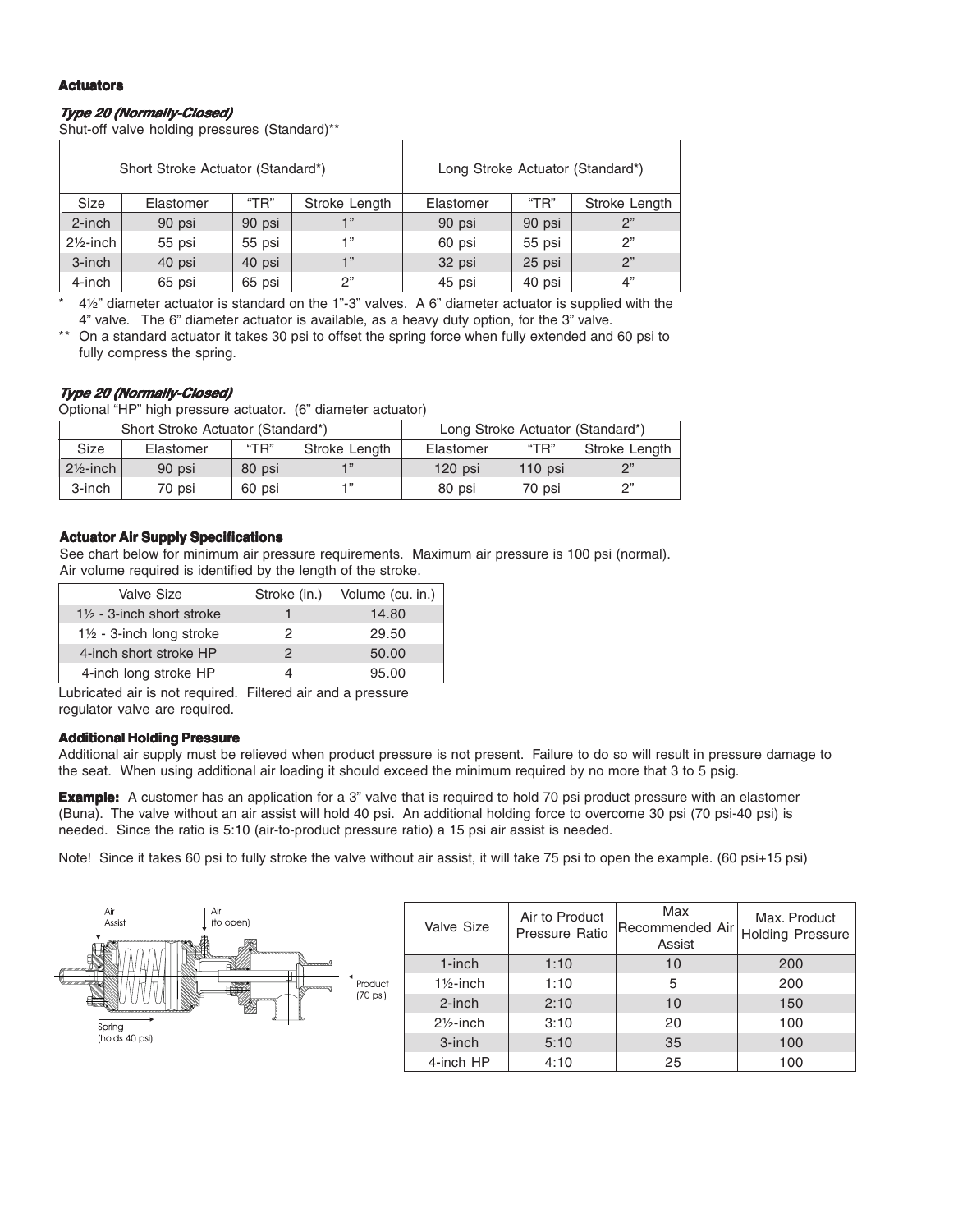# **Technical data**

| (contact Alfa Laval) |
|----------------------|
|                      |
|                      |

#### **Materials**

# **Options**

#### **Equipment**

- Process connections, weld, bevel seat
- Control and indication (Control Top or ThinkTop**®** )
- High pressure actuator for 2½" and 3" size
- Three Position Actuator (80)
- 20 Ra or 15 Ra ID surface finish
- Long stroke actuator (Standard on kettle valve)

#### **Material grades**

- Industrial finish
- Plug stem materials of EPDM, SFY, or PTFE
- O-rings and seals of EPDM or SFY (Flouroelastomer)

#### **Ordering**

Please state the following when ordering:

- Size
- Connections
- Valve body combination
- Actuator function, NC, NO or A/A
- Options